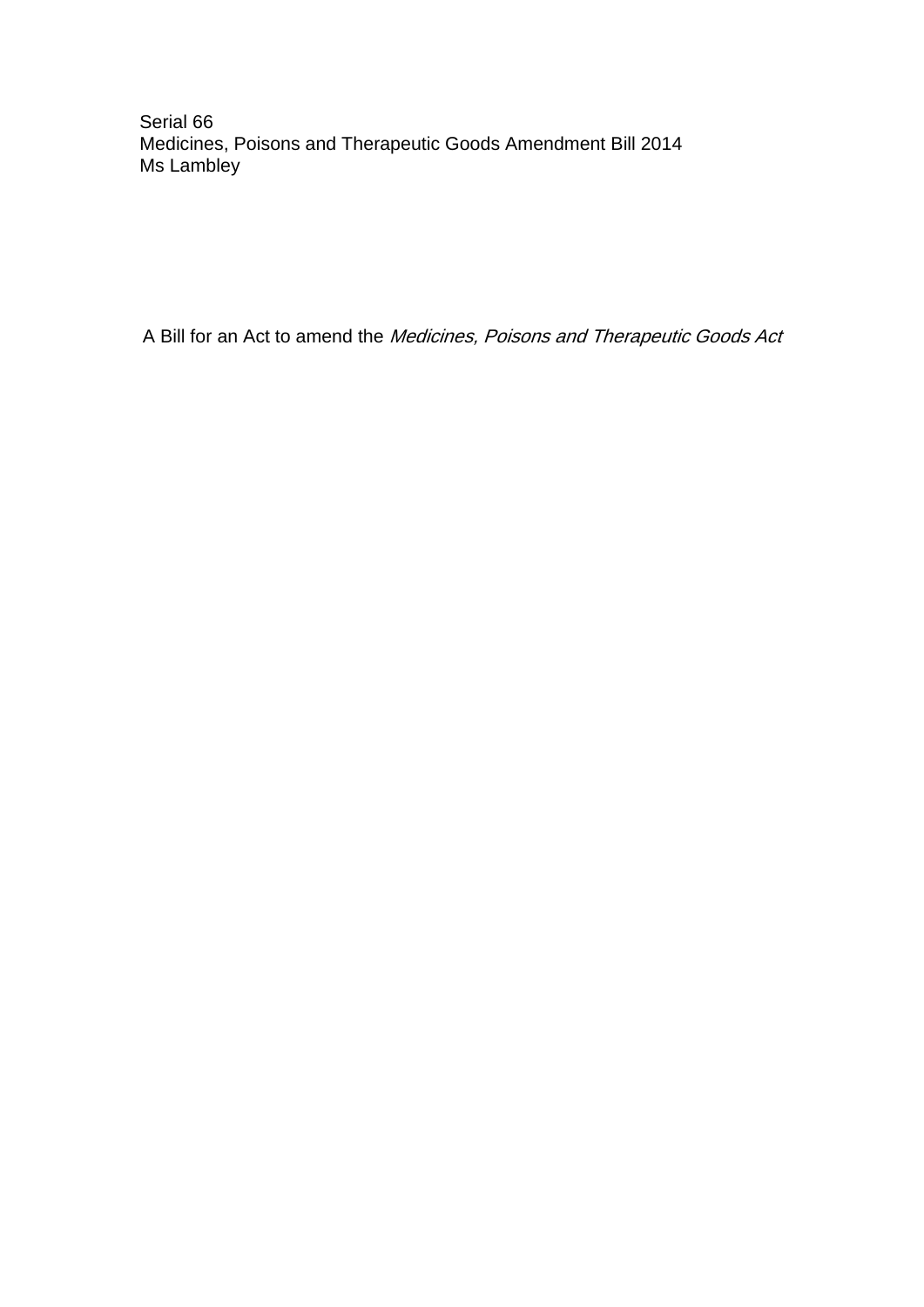# NORTHERN TERRITORY OF AUSTRALIA

# MEDICINES, POISONS AND THERAPEUTIC GOODS AMENDMENT ACT 2014

Act No. [ ] of 2014 \_\_\_\_\_\_\_\_\_\_\_\_\_\_\_\_\_\_\_\_

\_\_\_\_\_\_\_\_\_\_\_\_\_\_\_\_\_\_\_\_

# Table of provisions

| 1              |                                                                                                                                                                     |  |
|----------------|---------------------------------------------------------------------------------------------------------------------------------------------------------------------|--|
| $\overline{2}$ |                                                                                                                                                                     |  |
| 3              |                                                                                                                                                                     |  |
| $\overline{4}$ |                                                                                                                                                                     |  |
| 5              |                                                                                                                                                                     |  |
| 6              |                                                                                                                                                                     |  |
|                | Meaning of Aboriginal and Torres Strait Islander health<br>28<br>practitioner and approved ATSI health practitioner<br>Meaning of approved ambulance officer<br>28A |  |
| 7              |                                                                                                                                                                     |  |
| 8              |                                                                                                                                                                     |  |
| 9              |                                                                                                                                                                     |  |
|                | Supplying unrestricted Schedule 4 substance - continued<br>59A<br>dispensing                                                                                        |  |
| 10             |                                                                                                                                                                     |  |
|                | Qualified pharmacist may supply and administer Schedule 4<br>62<br>vaccine                                                                                          |  |
| 11             |                                                                                                                                                                     |  |
|                | Aboriginal and Torres Strait Islander health practitioners<br>63                                                                                                    |  |
| 12             |                                                                                                                                                                     |  |
| 13             |                                                                                                                                                                     |  |
| 14             | Chapter 2, Part 2.3, Division 1, Subdivision 4 heading                                                                                                              |  |
|                |                                                                                                                                                                     |  |
| 15             |                                                                                                                                                                     |  |
| 16             |                                                                                                                                                                     |  |
| 17             |                                                                                                                                                                     |  |
| 18             |                                                                                                                                                                     |  |
| 19             |                                                                                                                                                                     |  |
| 20             |                                                                                                                                                                     |  |
| 21             |                                                                                                                                                                     |  |
| 22             |                                                                                                                                                                     |  |
| 23             |                                                                                                                                                                     |  |
| 24             |                                                                                                                                                                     |  |
| 25             |                                                                                                                                                                     |  |
| 26             |                                                                                                                                                                     |  |
| 27             |                                                                                                                                                                     |  |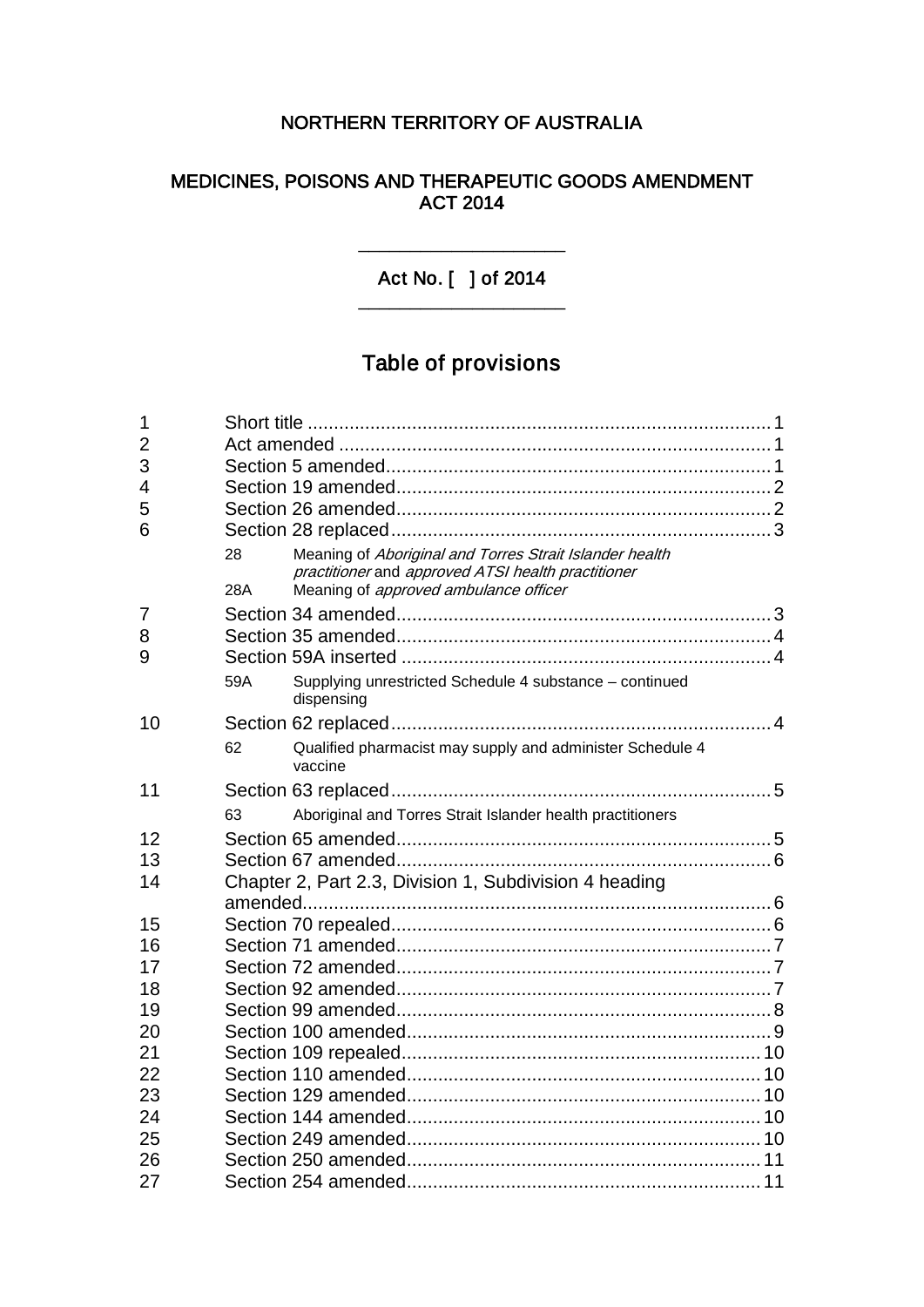| 28 |  |
|----|--|
| 29 |  |
| 30 |  |
| 31 |  |
| 32 |  |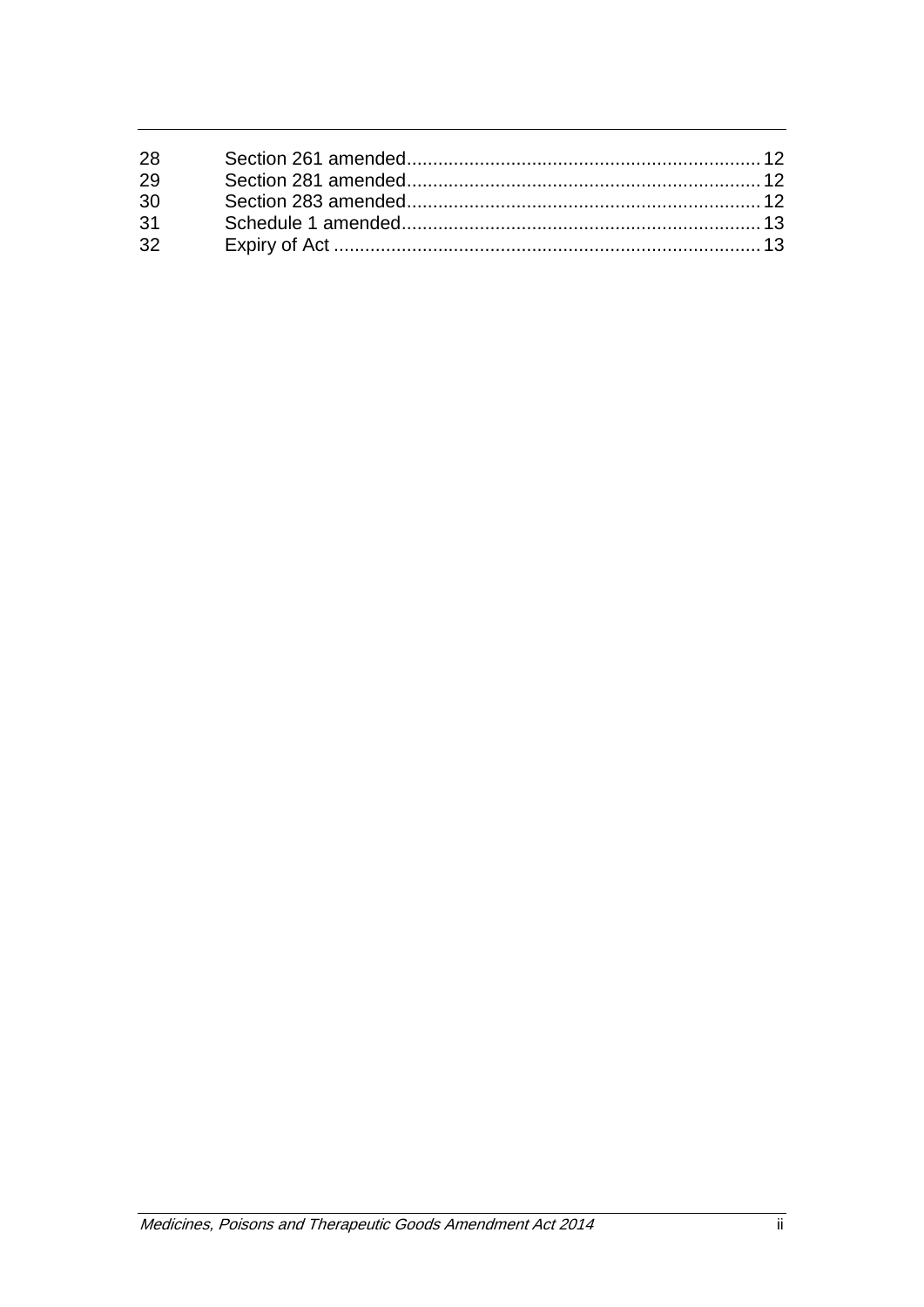

# NORTHERN TERRITORY OF AUSTRALIA \_\_\_\_\_\_\_\_\_\_\_\_\_\_\_\_\_\_\_\_

# Act No. [ ] of 2014 \_\_\_\_\_\_\_\_\_\_\_\_\_\_\_\_\_\_\_\_

An Act to amend the Medicines, Poisons and Therapeutic Goods Act

[Assented to [ ] 2014] [Second reading [ ] 2014]

# The Legislative Assembly of the Northern Territory enacts as follows:

#### 1 Short title

This Act may be cited as the Medicines, Poisons and Therapeutic Goods Amendment Act 2014.

#### 2 Act amended

This Act amends the Medicines, Poisons and Therapeutic Goods Act.

#### 3 Section 5 amended

(1) Section 5, definitions Aboriginal health worker, approved Aboriginal health worker, record, sign and written

omit

(2) Section 5

insert (in alphabetical order)

Aboriginal and Torres Strait Islander health practitioner, see section 28(1).

approved ATSI health practitioner, see section 28(2).

dental hygienist, see section 26(3).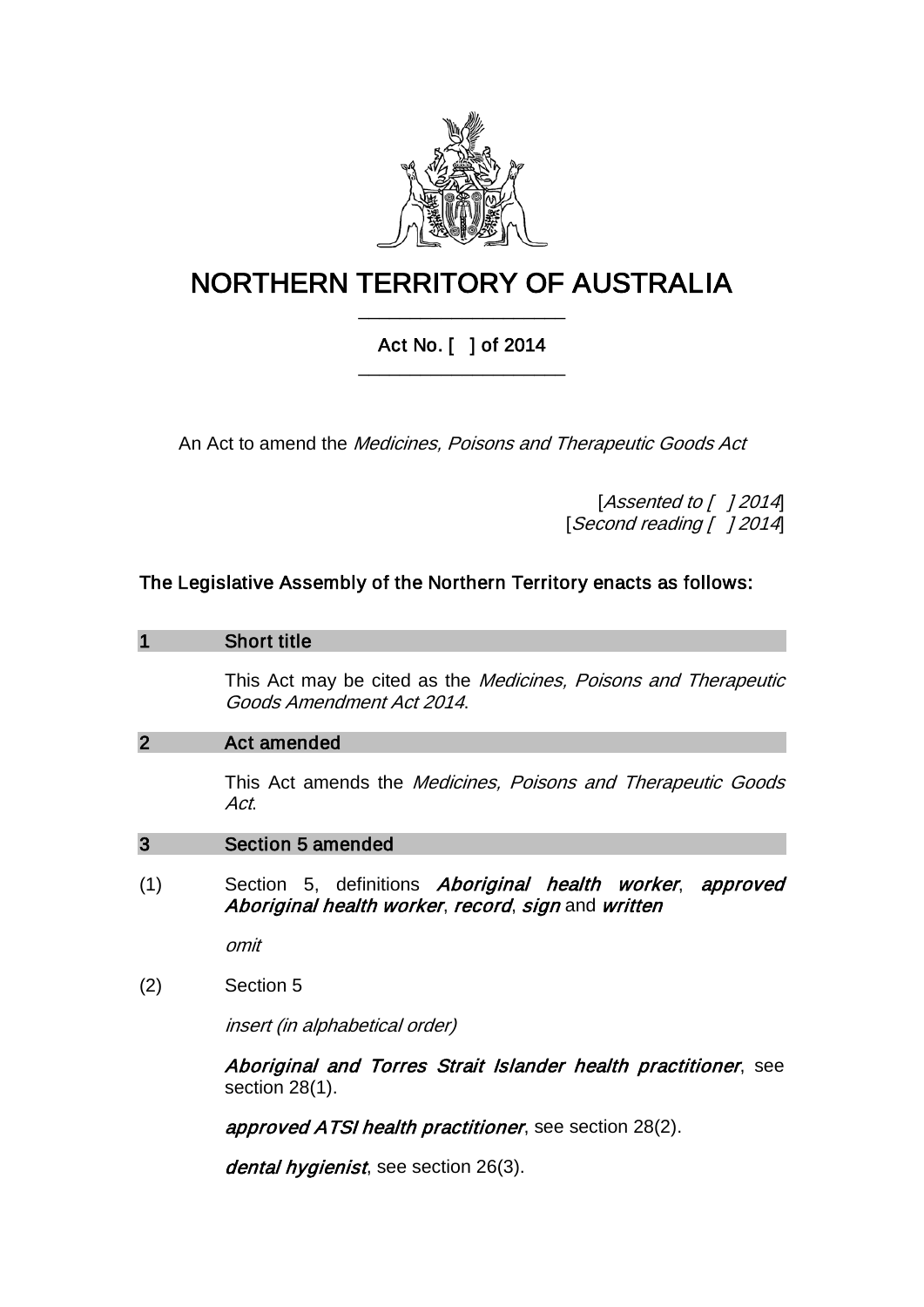## oral health therapist, see section 26(4).

(3) Section 5, definition *approved ambulance officer* 

omit

28(3)

insert

28A

(4) Section 5, definition *pharmacy* 

omit

8

insert

7

(5) Section 5, definition *prohibited circumstance*, paragraph (a) (second reference)

renumber as paragraph (b)

# 4 Section 19 amended

Section 19, note 1

omit

, see the definition written in section 5.

insert

in accordance with the Electronic Transactions (Northern Territory) Act.

# 5 Section 26 amended

After section 26(2)

insert

- (3) A *dental hygienist* is a person registered under the Health Practitioner Regulation National Law:
	- (a) to practise in the dental profession as a dental hygienist (other than as a student); and
	- (b) in the dental hygienists division of that profession.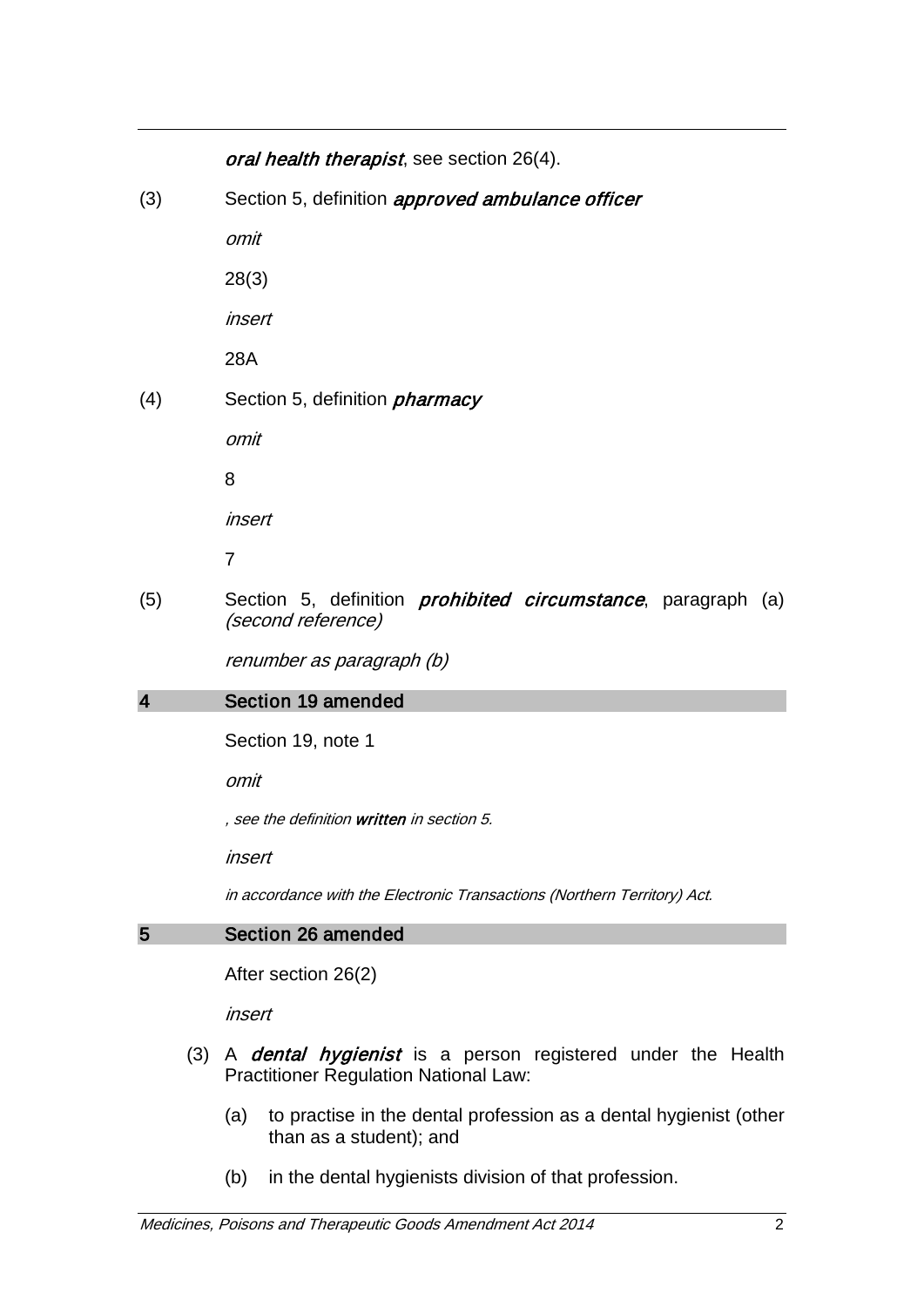- (4) An *oral health therapist* is a person registered under the Health Practitioner Regulation National Law:
	- (a) to practise in the dental profession as an oral health therapist (other than as a student); and
	- (b) in the oral health therapists division of that profession.

#### 6 Section 28 replaced

Section 28

repeal, insert

#### 28 Meaning of *Aboriginal and Torres Strait Islander health* practitioner and approved ATSI health practitioner

- (1) An Aboriginal and Torres Strait Islander health practitioner is a person registered under the Health Practitioner Regulation National Law to practise in the Aboriginal and Torres Strait Islander health practice profession (other than as a student).
- (2) An *approved ATSI health practitioner* is an Aboriginal and Torres Strait Islander health practitioner declared under section 250(1)(b) to be an approved ATSI health practitioner.

## 28A Meaning of *approved ambulance officer*

An *approved ambulance officer* is an ambulance officer declared under section 250(1)(c) to be an approved ambulance officer.

#### 7 Section 34 amended

(1) Section 34, heading, after "of"

insert

#### certain

(2) Section 34(1)(a), after "substance"

insert

, other than a Schedule 5 or 6 substance,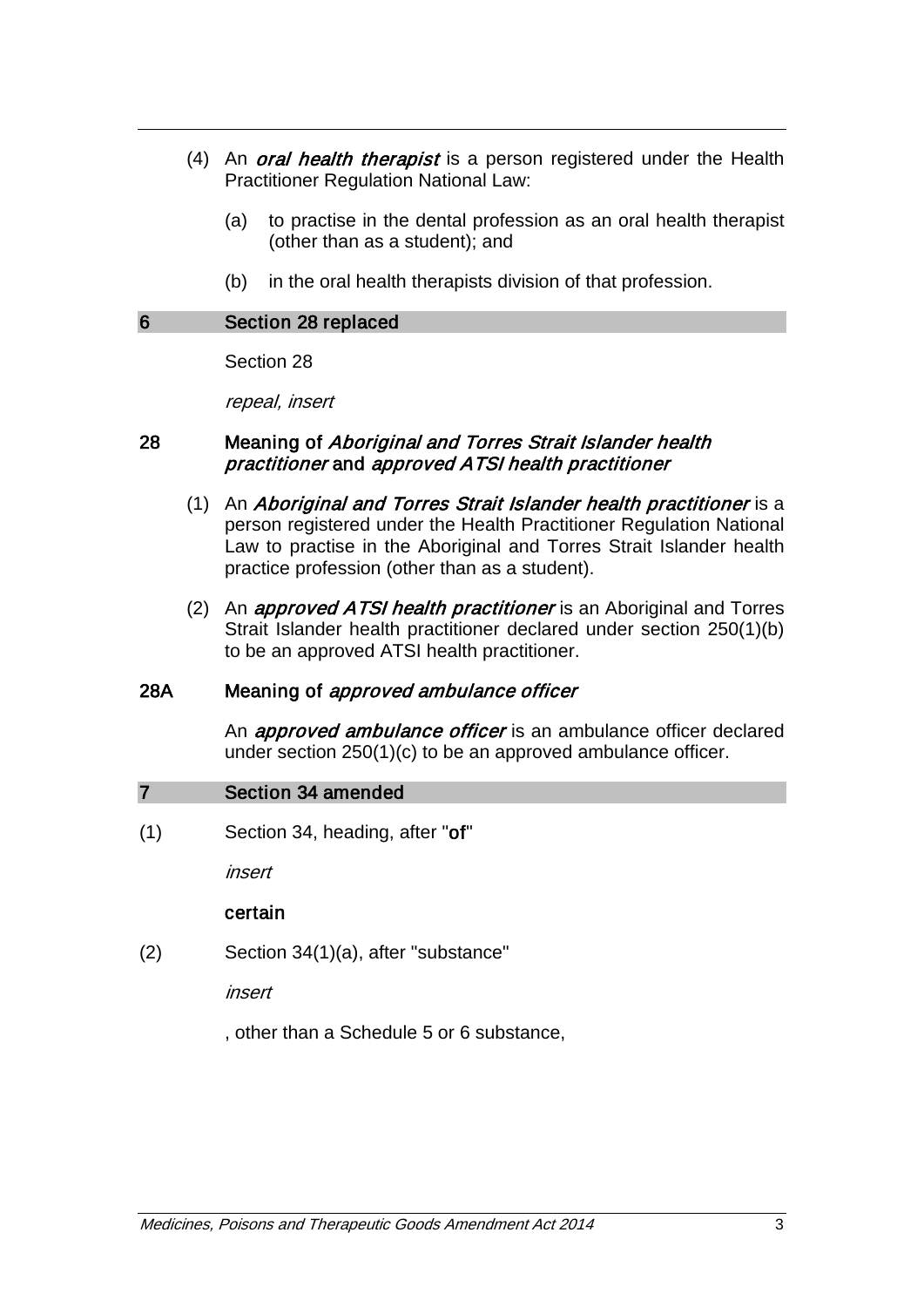#### 8 Section 35 amended

(1) Section 35, heading, after "of"

insert

#### certain

(2) Section 35(1)(a), after "substance"

insert

, other than a Schedule 5 or 6 substance,

#### 9 Section 59A inserted

After section 59

insert

#### 59A Supplying unrestricted Schedule 4 substance – continued dispensing

A pharmacist may, in the course of practising in the pharmacy profession, supply an unrestricted Schedule 4 substance to a person if:

- (a) the substance is a pharmaceutical benefit that is covered by an instrument made under section 89A(3) of the National Health Act 1953 (Cth); and
- (b) the supply is made in accordance with the conditions that are specified in that instrument as if the pharmacist were an approved pharmacist.

#### 10 Section 62 replaced

Section 62

repeal, insert

#### 62 Qualified pharmacist may supply and administer Schedule 4 vaccine

A pharmacist who has the qualifications prescribed by the CHO by Gazette notice may, in the course of practising in the pharmacy profession, supply or administer a Schedule 4 substance that is a vaccine to a person.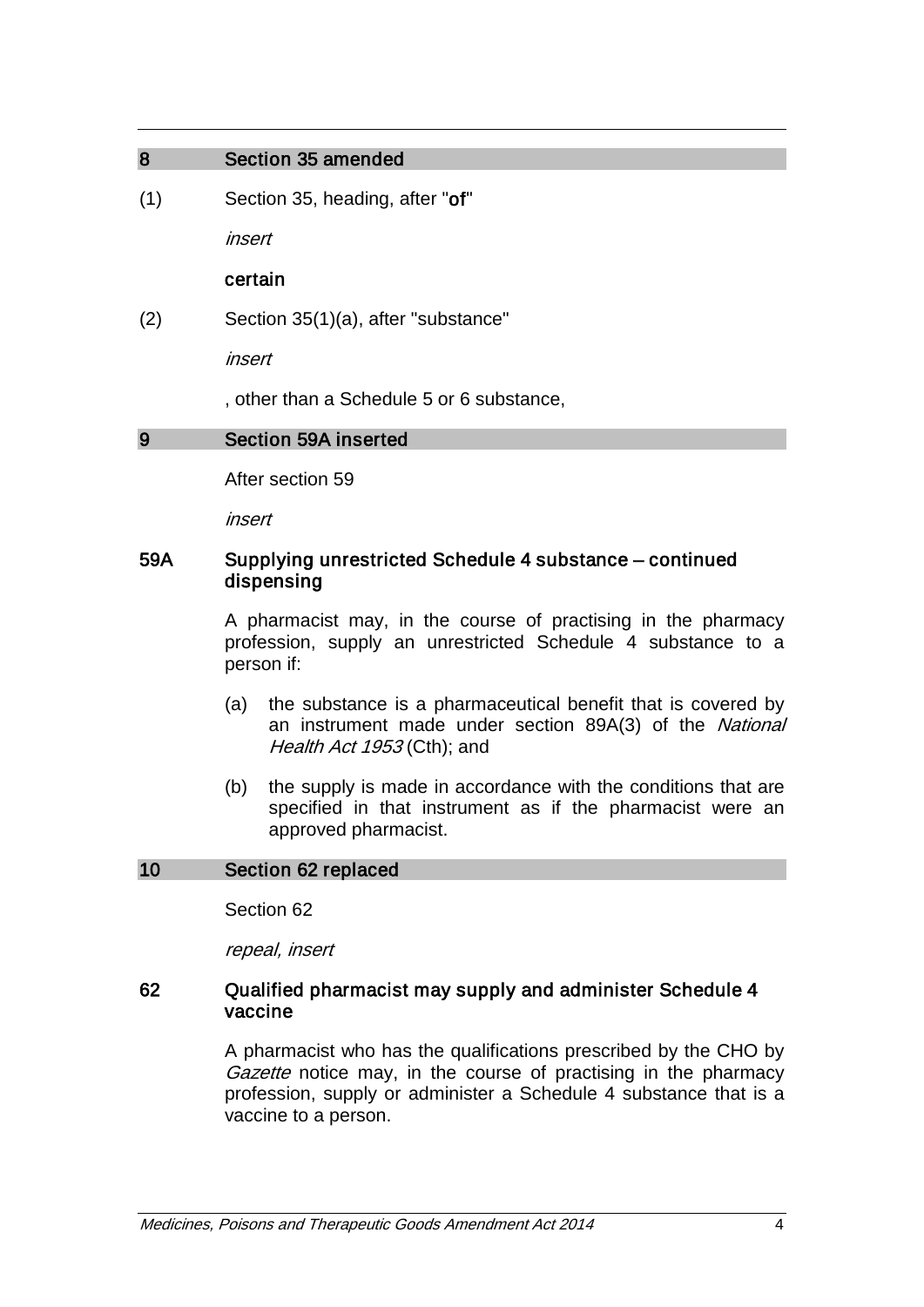# 11 Section 63 replaced

Section 63

repeal, insert

# 63 Aboriginal and Torres Strait Islander health practitioners

- (1) An Aboriginal and Torres Strait Islander health practitioner may, in the course of practising in the Aboriginal and Torres Strait Islander health practice profession:
	- (a) supply or administer a Schedule 4 or 8 substance, other than a vaccine, to another person; and
	- (b) possess the substance for those purposes.
- (2) An ATSI health practitioner who has the qualifications prescribed by the CHO by *Gazette* notice may, in the course of practising in the Aboriginal and Torres Strait Islander health practice profession:
	- (a) supply or administer a Schedule 4 substance that is a vaccine to another person; and
	- (b) possess the substance for those purposes.
- (3) However, an approved ATSI health practitioner must deal with a Schedule 4 or 8 substance in accordance with the Scheduled substance treatment protocol applying to the health practitioner.
- (4) In addition, if an authorised prescriber, by administration order, authorises an Aboriginal and Torres Strait Islander health practitioner to administer a Schedule 4 or 8 substance, the health practitioner must administer the substance in accordance with the order.

# 12 Section 65 amended

(1) Section 65(1)(a), after "substance"

insert

, other than a vaccine,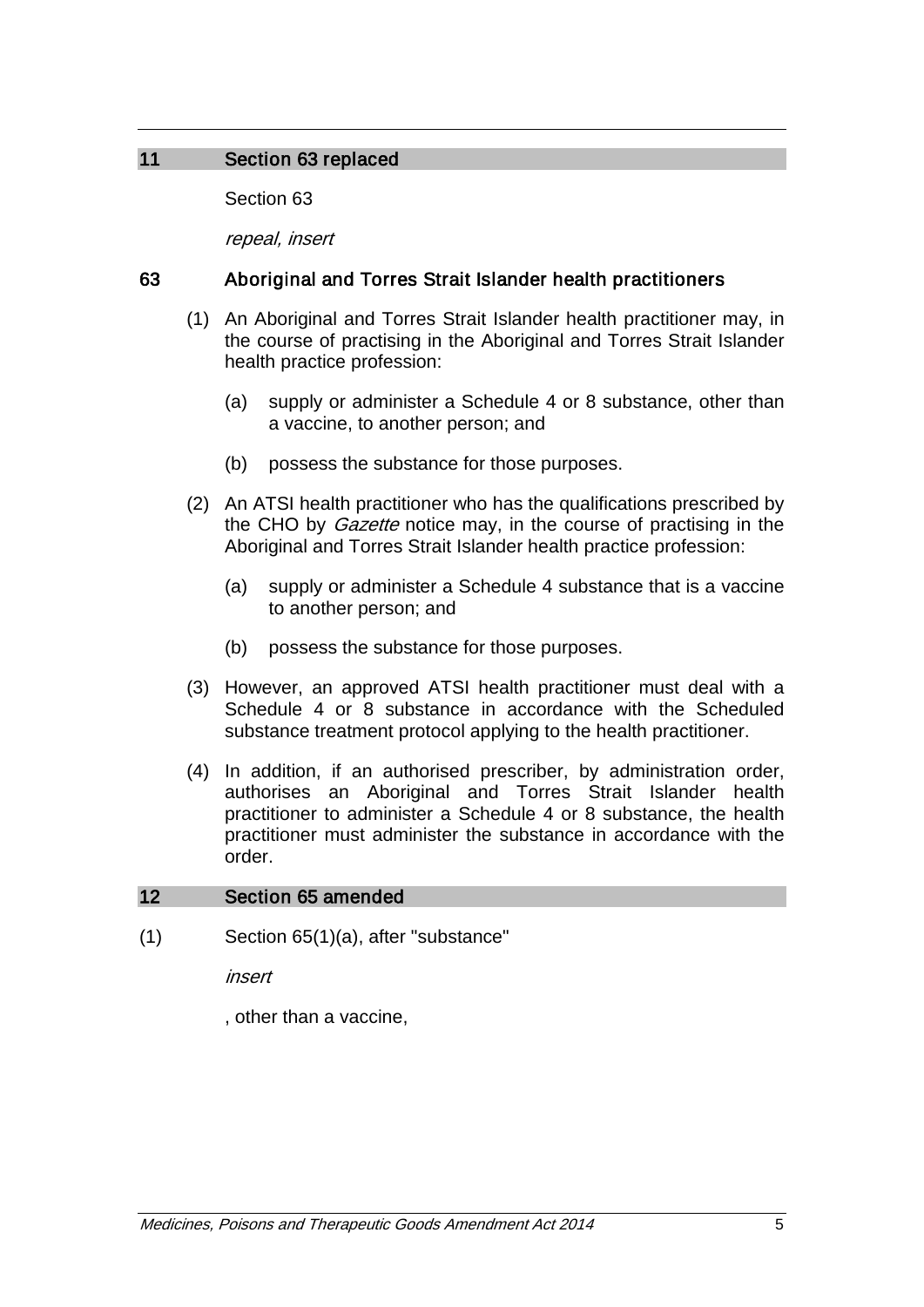(2) After section 65(1)

insert

- (1A) A nurse or midwife who has the qualifications prescribed by the CHO by *Gazette* notice may, in the course of practising in the nursing and midwifery profession as a nurse or midwife:
	- (a) supply or administer a Schedule 4 substance that is a vaccine to another person; and
	- (b) possess the substance for those purposes.

# 13 Section 67 amended (1) Section 67, heading, after "therapists" insert , dental hygienists and oral health therapists (2) Section 67, after "therapist" (all references) insert , dental hygienist or oral health therapist 14 Chapter 2, Part 2.3, Division 1, Subdivision 4 heading amended Chapter 2, Part 2.3, Division 1, Subdivision 4, heading omit professionals insert practitioners 15 Section 70 repealed

Section 70

repeal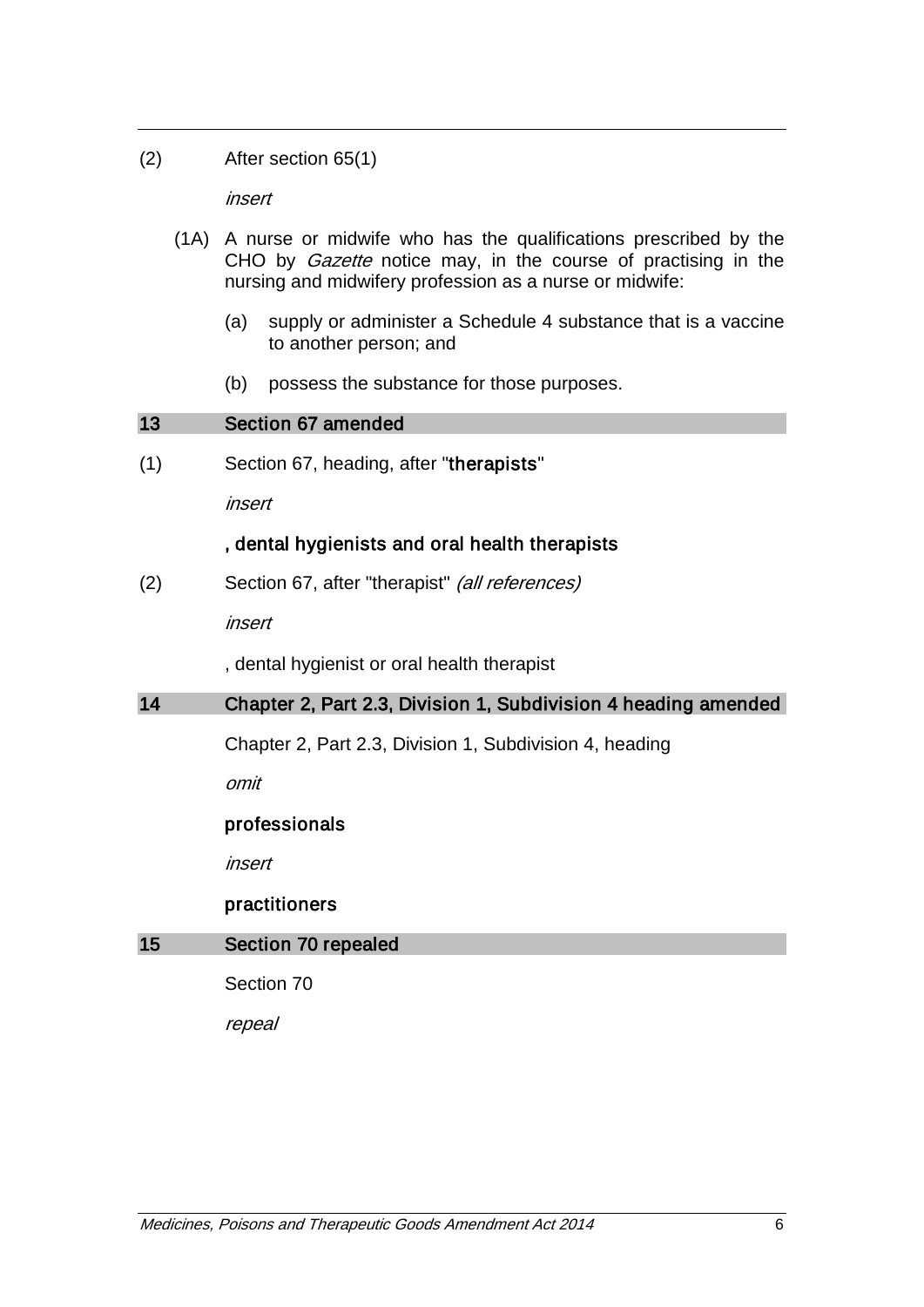| 16  | Section 71 amended        |
|-----|---------------------------|
|     | Section 71(1) to (4)      |
|     | omit                      |
|     | professional              |
|     | insert                    |
|     | practitioner              |
| 17  | <b>Section 72 amended</b> |
| (1) | Section 72                |
|     | omit                      |
|     | professional              |
|     | insert                    |
|     | practitioner              |
| (2) | Section 72, note          |
|     | omit                      |
|     | professional              |
|     | insert                    |
|     | practitioner              |
| 18  | Section 92 amended        |
| (1) | Section $92(1)(a)$        |
|     | omit                      |
|     | Aboriginal health worker  |
|     | insert                    |
|     | ATSI health practitioner  |
| (2) | Section 92(1)(b)          |
|     | omit                      |
|     | or verbal                 |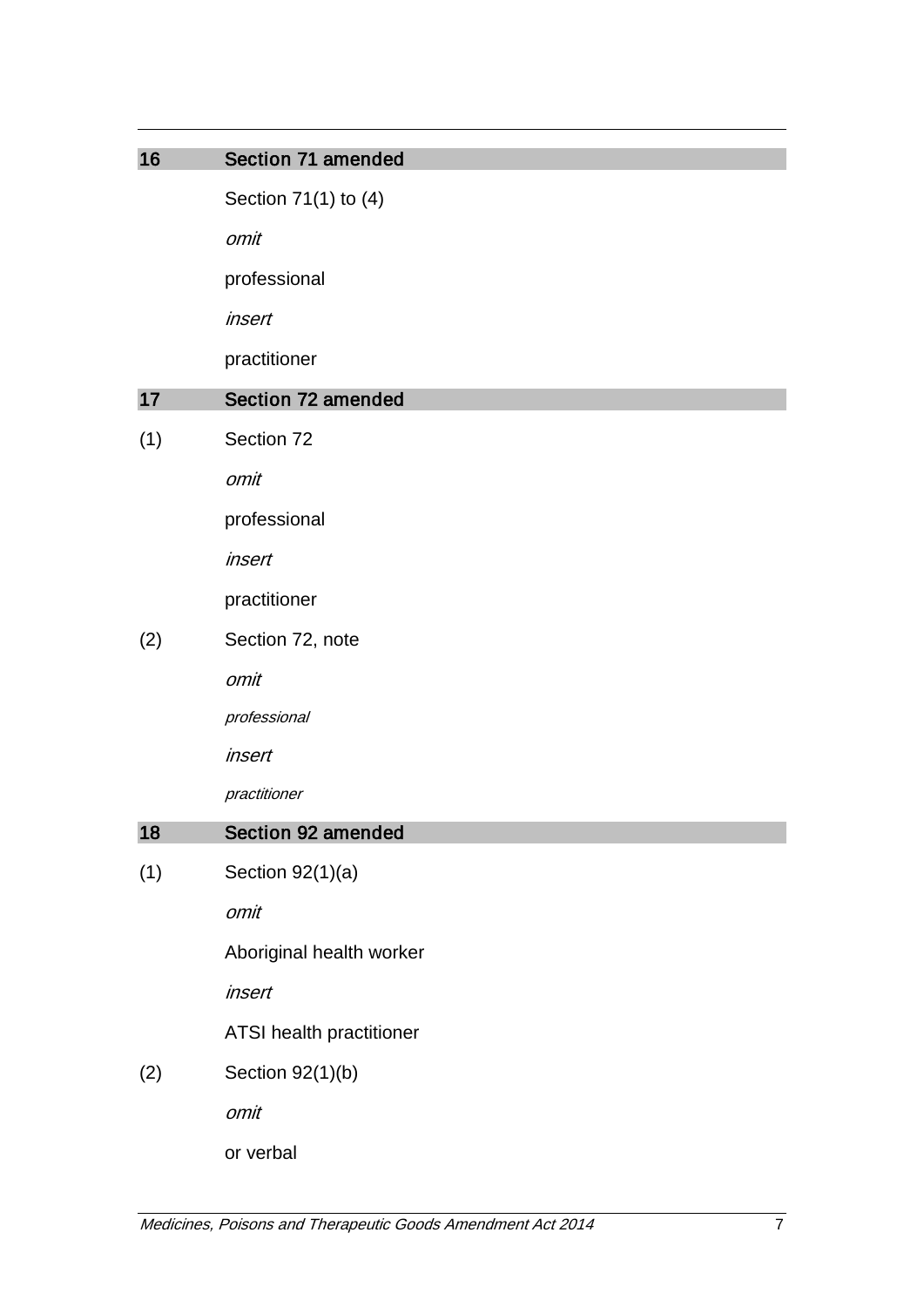#### (3) Section 92, note 1

omit

, see the definition written in section 5.

insert

in accordance with the Electronic Transactions (Northern Territory) Act.

# 19 Section 99 amended

(1) Section 99(1)(a), (2) and (3)

omit (all references)

professional

insert

practitioner

(2) Section 99(1)(a)

omit

professional's

insert

practitioner's

(3) Section 99(1)(b)

omit, insert

- (b) in the course of practising the health profession, the health practitioner:
	- (i) is supplied a Schedule 3 substance; or
	- (ii) is supplied a Schedule 4 or 8 substance on a prescription or supply order of an authorised prescriber for the substance; and
- (c) the substance is supplied for administering to a patient of the hospital, resident at the residential facility or person receiving medical treatment at the declared place (the relevant patient).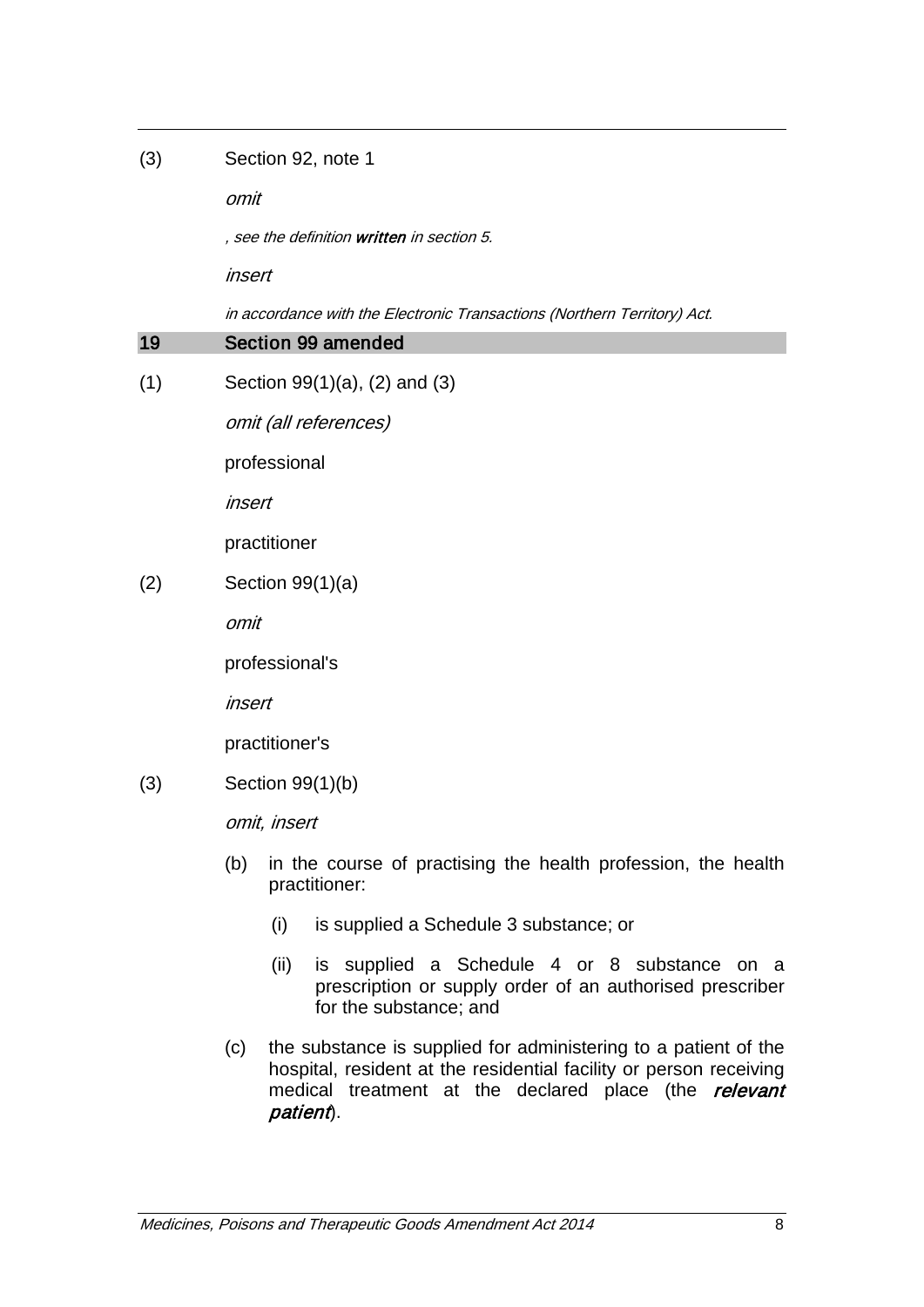(4) Section 99(4)

omit

# 20 Section 100 amended

(1) Section 100(1)

omit, insert

- (1) This section applies if a health practitioner supplies or administers a Schedule 8 substance to one of the following persons (the *patient*):
	- (a) a patient of a hospital;
	- (b) a resident of a residential facility;
	- (c) a person receiving medical treatment at a declared place.
- (1A) The health practitioner commits an offence if:
	- (a) a person who is neither the practitioner nor the patient (the third party) does not witness the supply or administration; or
	- (b) the third party does not sign the record prescribed by regulation for this purpose.

Maximum penalty: 20 penalty units.

(2) Section 100(2)

omit

Subsection (1)

insert

However, subsection (1A)

(3) Section 100(2)(a)

omit

health worker (the *health professional*)

insert

and Torres Strait Islander health practitioner (the health practitioner)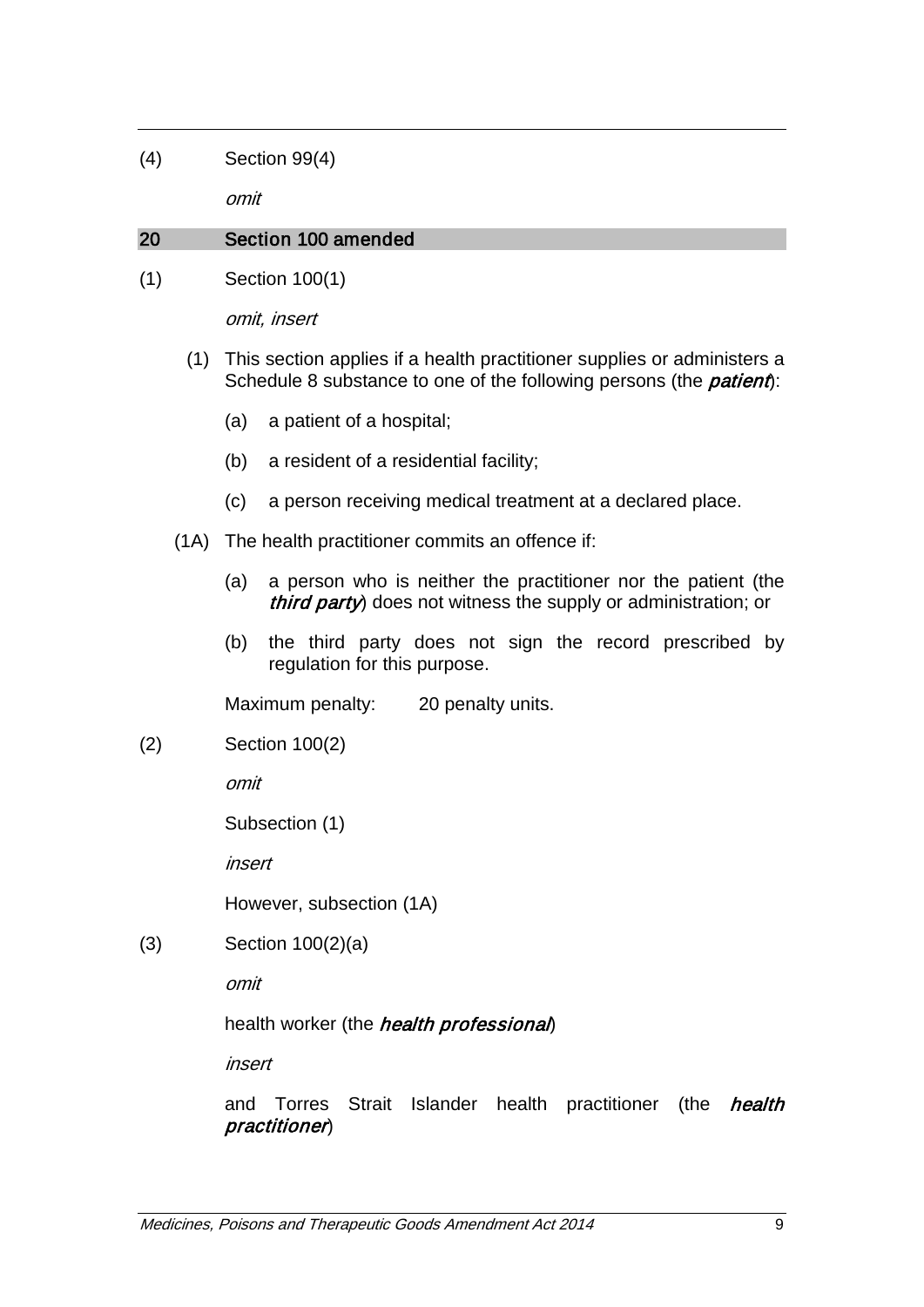| (4) | Section $100(2)(a)(i)$ and (iii) |  |
|-----|----------------------------------|--|
|-----|----------------------------------|--|

omit (all references)

professional

insert

practitioner

# 21 Section 109 repealed

Section 109

repeal

# 22 Section 110 amended

Section 110(3)

omit

as prescribed by regulation

## 23 Section 129 amended

Section 129(b), after "4"

insert

# , 7

# 24 Section 144 amended

Section 144(a)(i)

omit

authorised or veterinarian

insert

or veterinarian authorised

## 25 Section 249 amended

(1) Section 249, heading, after "therapist"

insert

# , dental hygienist or oral health therapist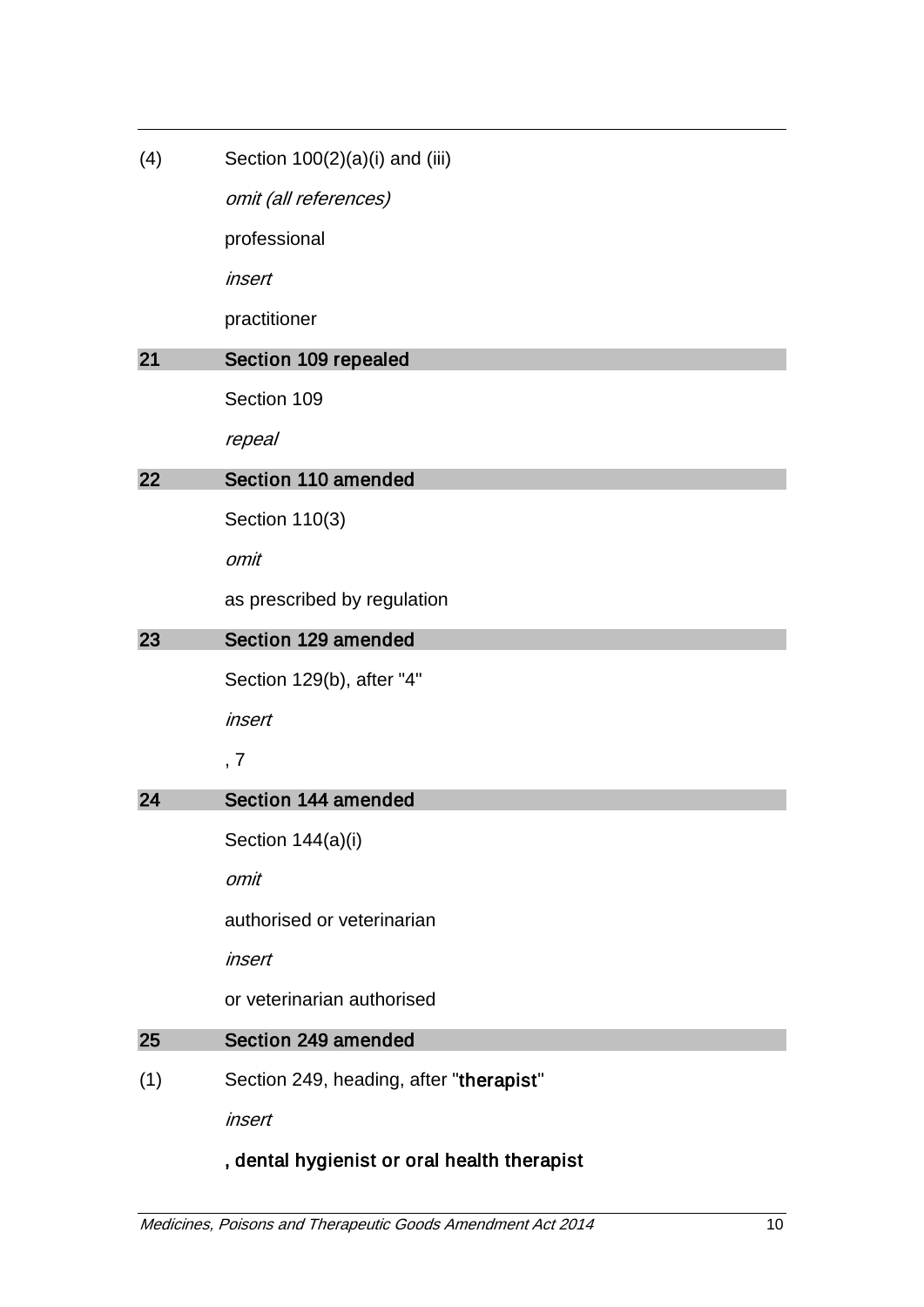(2) Section 249, after "therapist"

insert

, dental hygienist or oral health therapist

#### 26 Section 250 amended

(1) Section 250, heading

omit

# Aboriginal health workers

insert

# ATSI health practitioners

(2) Section 250(1)(b)

omit

Aboriginal health worker to be an approved Aboriginal health worker

insert

Aboriginal and Torres Strait Islander health practitioner to be an approved ATSI health practitioner

#### (3) Section 250, note

omit

Aboriginal health worker

insert

ATSI health practitioner

#### 27 Section 254 amended

Section 254, note

omit

Aboriginal health worker

insert

ATSI health practitioner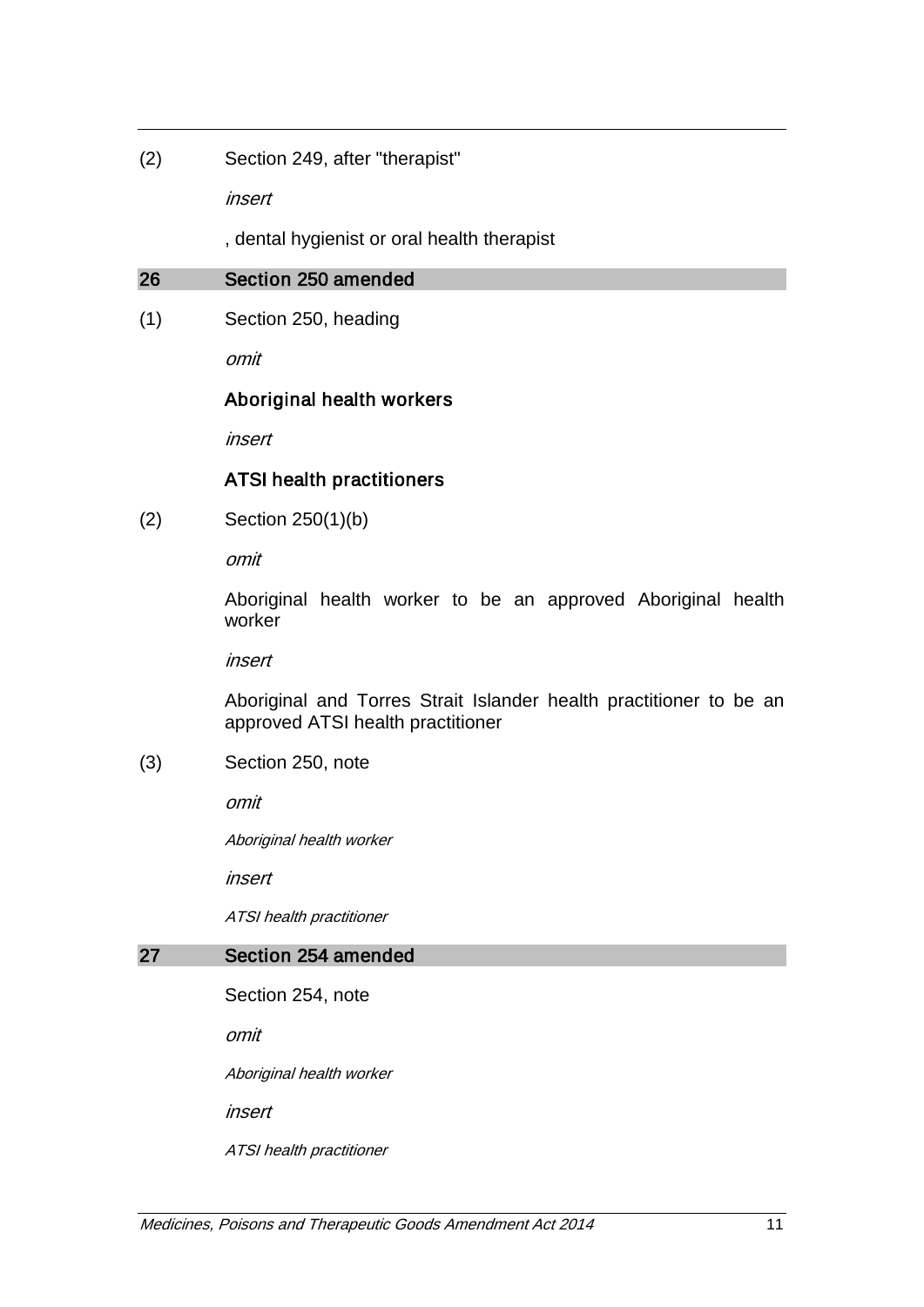| 28  | Section 261 amended                                              |
|-----|------------------------------------------------------------------|
|     | Section 261(2)(f)                                                |
|     | omit                                                             |
|     | Schedule 8                                                       |
|     | insert                                                           |
|     | Scheduled                                                        |
| 29  | Section 281 amended                                              |
| (1) | Section 281(2)(a)                                                |
|     | omit                                                             |
|     | including authorising others dealing                             |
|     | insert                                                           |
|     | including authorising others to deal                             |
| (2) | After section 281(2)(a)                                          |
|     | insert                                                           |
|     | (ab) storage, transport and destruction of regulated substances; |
| (3) | Section 281(2)(g)                                                |
|     | omit                                                             |
|     | but not with a penalty exceeding 100 penalty units               |
| 30  | Section 283 amended                                              |
|     | Section 283, definition <i>old authority</i> , paragraph (f)     |
|     | omit                                                             |
|     | 31H                                                              |
|     | insert                                                           |
|     | 31G                                                              |